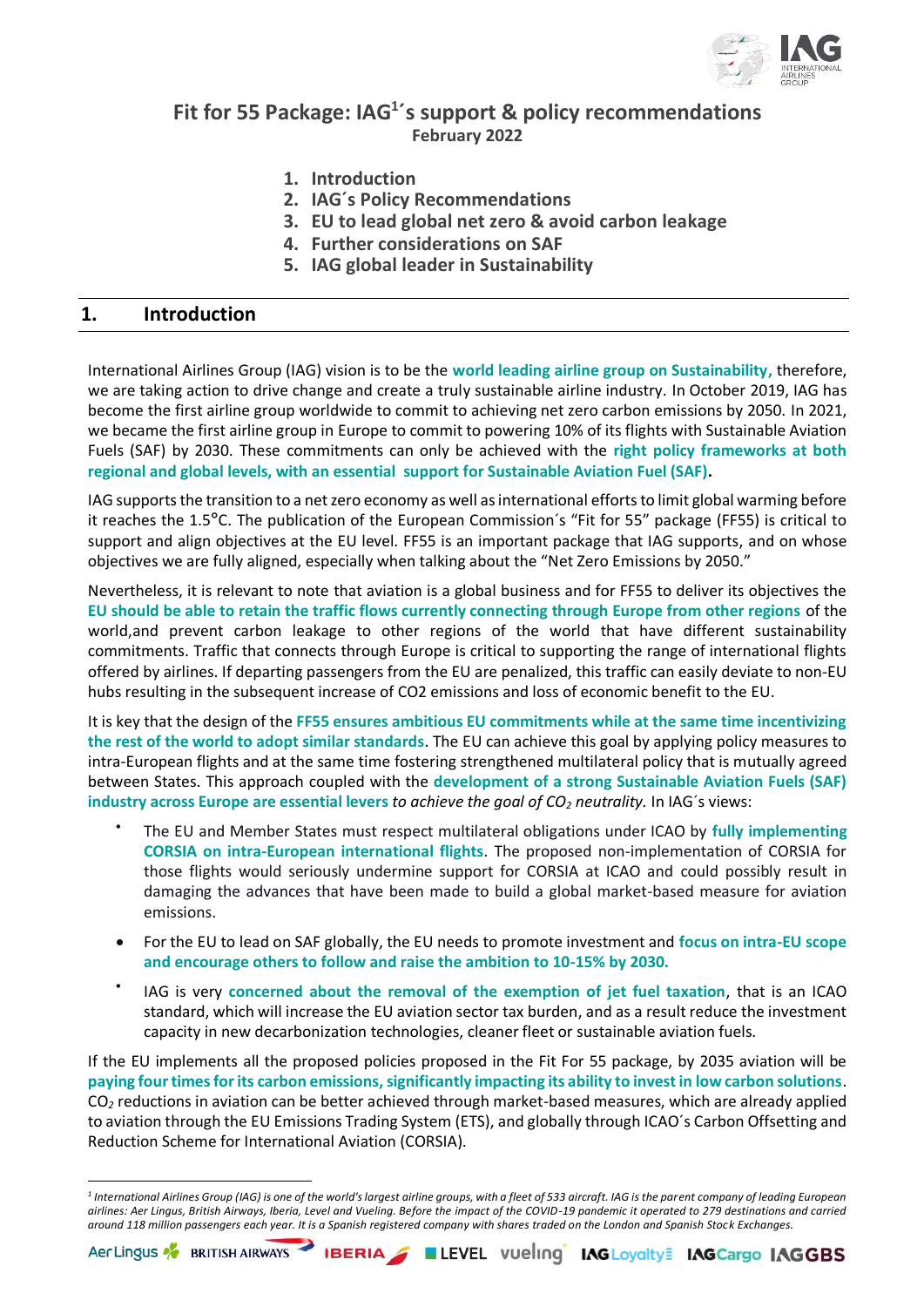

# **2. IAG's Policy Recommendations:**

## **Comprehensive approach to scale up EU SAF production and ensure global commitments**

• **SAF is instrumental to EU aviation decarbonization** as it is the nearest short-term opportunity to drive down emissions and reduce lifecycle emissions relative to fossil aviation fuel by up to 90% or greater for those SAF production facilities that carbon capture integrated within its process.



Accelerating the pace of aviation decarbonization will require a **comprehensive set of policy interventions** including financial and fiscal measures that rapidly strengthen the business case for private investment, bridge SAF's price differential with conventional jet fuel, and hence stimulate SAF demand.

- Supportive policies can include measures such as the **Contracts for Difference (CfDs)** to bridge the price differential between SAF and conventional aviation fuel or by earmarking the **revenues of the ETS Innovation Fund** to financially support research and innovation. The **SAF Alliance** ("Renewable and Low Carbon Fuels Value Chain Alliance" or a targeted policy by the **European Investment Bank (EIB)**, among other measures should also be promoted.
- The value of SAF to airlines through the EU ETS should be strengthened helping to increase the economic value of using SAF and closing the fossil-SAF price gap. **Aircraft operators covered under the ETS Directive shall receive free allowances when using SAFs and RFNBOs or RCFs** for activities covered under this directive. To achieve this, a corresponding reduction in auctioned allowances for aviation would be necessary.
- **Mirroring the U.S.** federal and state-level tax credits, loan guarantees, grants and support for carbon capture and storage (CCS) establishing the U.S. **as the most advantageous region of the world to produce and use SAF**, this system, combined with the zero-rating of SAFs, would equip Europe's SAF industry and airlines with an additional tool to better compete on the global stage.
- The EU has a responsibility to push for global commitments on SAF. To do so, it should focus its mandate on **intra-European flights and raise the ambition to 10-15%. Flights beyond the EU should be addressed through agreement at the International Civil Aviation Organisation (ICAO) and the EU should give reasonable time for ICAO to reach this commitment.** Notably, by placing the focus on intra-EU flights and leaving any EU-3<sup>rd</sup> countries focus to global agreements certain key questions would be automatically solved: avoiding non-EU retaliation; avoiding EU competitiveness loss and avoiding the risk of increased tankering.





**SAF should be efficiently & sustainably deployed across the air transport system** to minimise downstream logistic emissions and ensure the lowest possible cost with the highest efficiency. A **Book and Claim system for suppliers** would eliminate the need to deliver SAF physically and permit to meet the mandate in an efficient and effective manner. **Tankering**  should continue to be permitted: it has an important economic component as **it avoids potential monopolistic behavior** by fuel suppliers as a form of indirect competition.

## **Further alignment of EU ETS to CORSIA & support with its revenues to fund decarbonization solutions**

IAG has been a longstanding supporter of smart economic measures that achieve emissions reduction through carbon pricing. The EU approach to CORSIA is pivotal for the success of the global scheme and its credibility. Our main areas of concern are EU ETS extension, eligibility criteria and CORSIA implementation.



The EU and Member States must respect multilateral obligations under ICAO **by fully implementing CORSIA provisions on intra-European international flights**. The nonimplementation of CORSIA for intra-European flights will seriously undermine support for CORSIA at ICAO.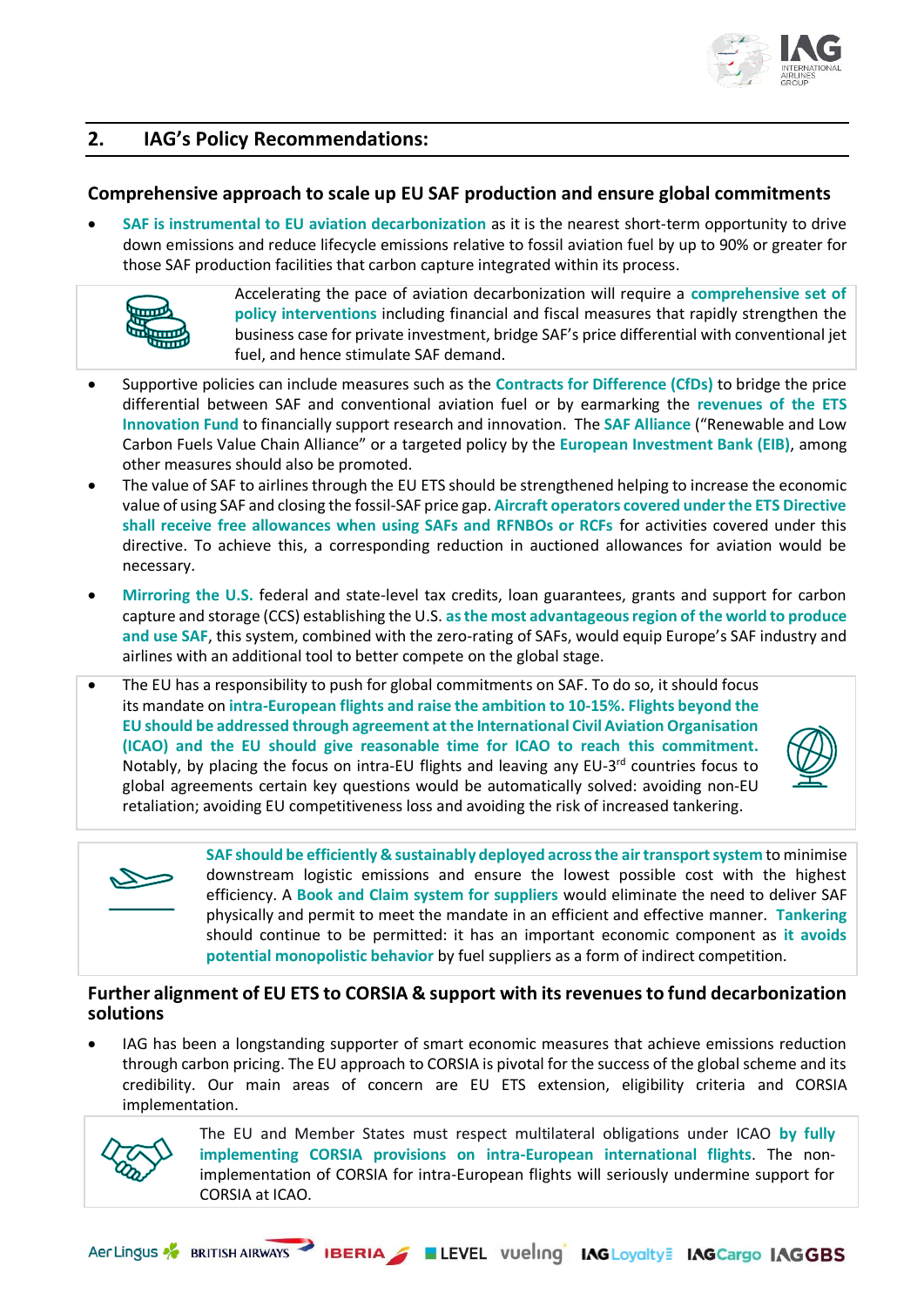

- $\circ$  Double regulation of the same CO<sub>2</sub> emissions can be avoided. Since the same CO<sub>2</sub> would be captured to some extent by both EU ETS and CORSIA, **this can be ameliorated by allocation of free allowances equal to the amount of CO<sup>2</sup> covered by CORSIA.**
- o The EU ETS should continue to focus on intra-European flights. Applying **more stringent eligibility criteria of credits for EU carriers will create competitive distortion** – these standards should be advocated through ICAO to ensure a level playing field.

#### **Energy Taxation Revision must support investment capacity in decarbonization**

**IAG calls on EU Institutions not to remove the exemption of jet fuel taxation**, that is an ICAO standard, Resources drained from airlines through the proposed intra-EU kerosene tax will not meaningfully reduce CO2 emissions but **will limit the financial ability of airlines to further invest in decarbonization** technologies, cleaner fleet or sustainable aviation fuels.



- In addition to EU ETS, CORSIA & SAF mandates, jet fuel taxation will result in EU airlines paying multiple times for their carbon emissions and will reduce their ability to invest in low carbon solutions. Policy should focus on solutions that reduce  $CO<sub>2</sub>$  emissions such as SAF, EU ETS & CORSIA and not in a proposal **that diverts investments from more sustainable and effective measures**.
- $\bullet$  Taxation is a non-effective solution: several experiences with taxes and charges across Europe<sup>2</sup> show good examples of flights from point "A to B" not becoming more sustainable due to the tax imposed on fuel.
- If the goal of the kerosene tax is to ensure that **aviation contributes to States budgets**, it must be emphasised that airlines, unlike other sectors, already pay for their infrastructure through airport charges and airport security/ANSPs charges. Furthermore, the sector is not subsidised in the same way as other transport modes.

#### **Other proposals of FF55 package**

- In IAG´s view, a **Carbon Border Adjustment Mechanism (CBAM) is not necessary if the EU FF55 package is properly tailored** and minimises market distortion and carbon leakage. Policy measures applied to intra-European flights achieve this goal. In parallel the EU should foster strengthened multilateral policy that is mutually agreed between States, with particular focus on global commitments in terms of a SAF blending mandate and emissions trading as mentioned in previous paragraphs.
- The aviation sector has limited options to reduce its emissions in the near term. Therefore, it is essential that **in the Revision of the Renewable Energy Directive SAF production is prioritised vis-à-vis fuels for other sectors, which can benefit from alternatives to achieve decarbonisation**.
- **Alternative Fuels Infrastructure Regulation (AFIR).** IAG supports measures to decarbonise ground operations and equipment at airports, where electrification can play a role. However, for many airports the proposed targets will require additional investment in the coming years. Given that these targets could be passed into airlines through the airport charges, it is important to ensure that such investments are costed and scoped efficiently<sup>3</sup>.

## **Single European Sky (SES) reform: an immediate, cost-efficient decarbonisation solution**

- Policy support could deliver a **rapid reduction in CO2 emissions of 10% (18 million tonnes CO<sup>2</sup> per year) by better airspace management** with more direct routings and avoiding aircraft holding at airports. More efficient routings also reduce the need for contingency fuel, making aircraft lighter and reducing CO2 output further.
- IAG relies on strong European leadership for fuel-efficient airspace, which would provide a **predictable framework allowing airlines to invest billions of ruros into SAFs and new aircraft**.

#### *<sup>3</sup> And subject to review by the national Independent Supervisory Authority established under Directive 2009/12/EC.*

*<sup>2</sup> [IATA position paper tax-exemption-on-jet-fuel:](https://www.iata.org/contentassets/4eae6e82b7b948b58370eb6413bd8d88/iata-position---tax-exemption-on-jet-fuel.pdf) "Despite the introduction of a departure tax on 1 January 2011 in Germany, CO2 emissions increased by 4.2% that year. Likewise, although Italy increased departure taxes by almost 40% on 1 January 2016, its CO2 emissions increased by 5.2% that year, while traffic from Italy fell by just 1.4%"*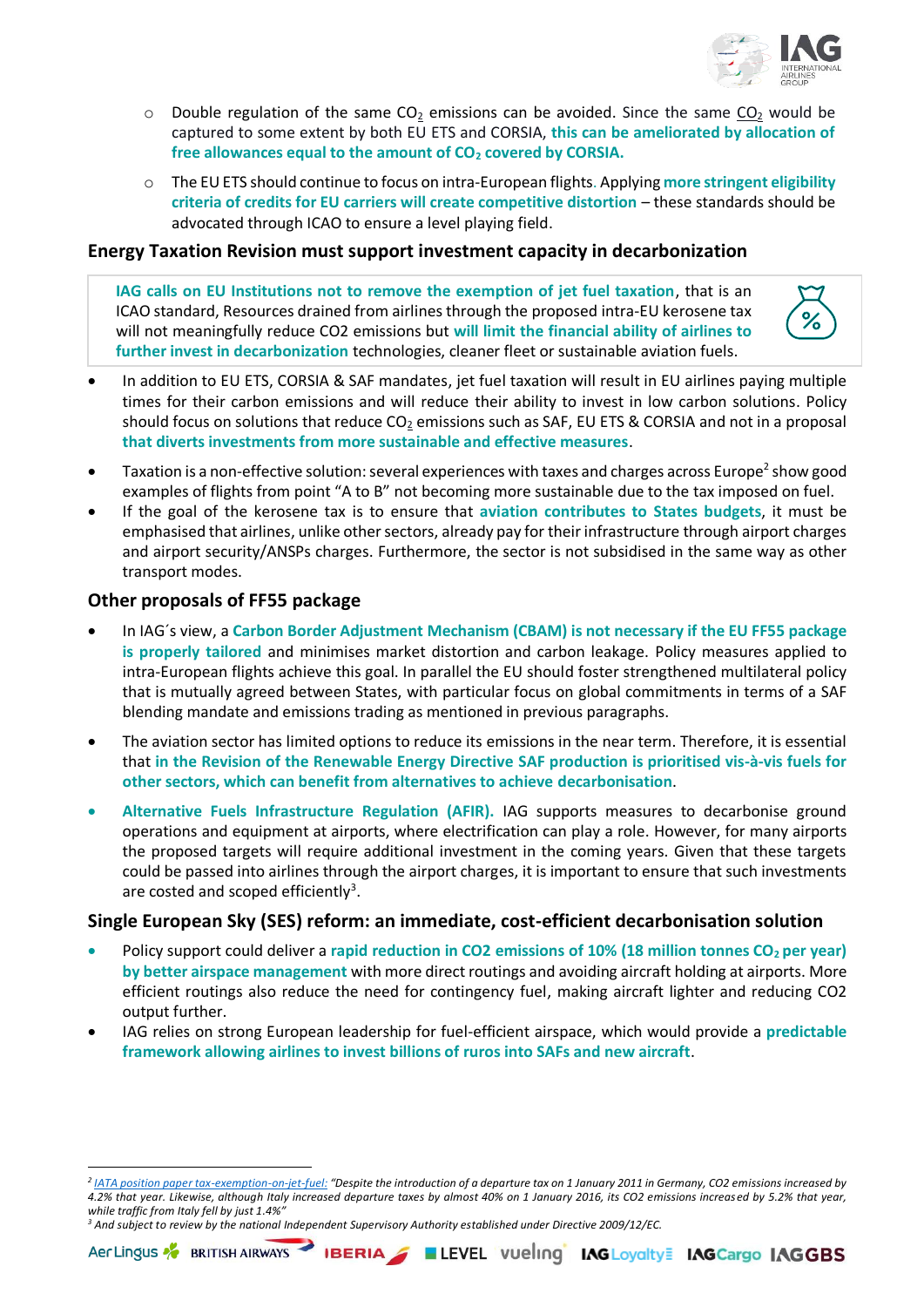

# **3. EU to lead global aviation net zero and avoid carbon leakage**

#### **SAF will be the key decarbonisation solution in the short and medium term**

**IAG is a supporter of both hydrogen and SAFs**for aviation. However, with the aviation industry relying on fuelbased propulsion for the foreseeable future, SAF is the largest near-term opportunity to drive down our emissions.

- These drop-in fuels are compatible with existing engine technologies and **can reduce lifecycle CO<sup>2</sup> emissions by up to 85%.** IAG has been involved in developments to boost the production of SAF manufactured from waste and residues<sup>4</sup>, partnering with several companies to bring new technologies to commercial scale.
- For hydrogen, it will be 15-20 years before aircraft > 150 seats will enter service and it will also need increased investment into renewable hydrogen capacity and infrastructure to be able to make substantial contributions to tackling emissions, so we believe that **the immediate priority must be SAF.**

## **Attract investment to scale up SAF and reduce its price**

To date, the **EU SAF supply remains extremely low with a very high price,** compared to conventional jet fuel, with only one source of SAF in the EU producing 100,000 tonnes of fuel (less than 0.2% of EU's kerosene use). SAFs currently accounts for less than 0.1% of global aviation fuel consumption.

The aim of moving towards the **1-2% by 2025 in Europe represents a huge challenge.** In the near term the **price of SAF is likely to be 3-5 times higher than the fossil fuel and carbon price equivalent**. Current market prices are approaching \$3000 per tonne creating a major barrier to uptake.

#### *The US case: becoming the most advantageous region in the world to produce SAF*

*Recent US policy changes recognise this price hurdle. The US regulators have taken steps to provide incentives to close this price gap for airlines, establishing the US as a key market for SAF supply and investment.*

*For SAFs to become more cost-competitive and to support further uptake, fuel suppliers require a stronger market signal to develop production for the aviation sector. SAF's underlying production economics are more challenging than those of other renewable fuel types because, per unit of feedstock, current technologies typically yield less fuel, require more energy inputs resulting in very limited production capacity being prioritised for SAF.* 

*In this sense, a broad range of policy measures to attract capital to expand SAF supply, and to assist SAF facility operation are necessary. Policy measures could include SAF producer bankable carbon credits, loan guarantees, grants or contracts for difference all of which will help to bring the cost of SAF production down. Also, tax support for upscaling and innovation including carbon capture and storage (CCS) or green bond investments.* 

*With a strategy clearly in this direction, the US is presently the most advantageous area in the world to produce SAF, leading by a considerable margin in terms of attracting investment to SAF infrastructure. The US recognises the importance of keeping US aviation competitive and therefore is prioritising incentives over mandates. SAF in the US will almost be at cost parity with fossil kerosene, meaning that US aviation will have a significant advantage over EU based carriers in having access to a growing volume of low cost SAF enabling customers to buy low carbon flights at an affordable price. In this sense, the US is leading the world race because:* 

- *It recognises the need of pre-revenue companies investing in SAF production through clear access to non-dilutive capital via federal grants and federal loan guarantees -sometimes up to 80% for first of a kind project.*
- *Incentives for SAF production. As an example, qualified producers or blenders of SAF derived from biomass have access to the US' Blender's Tax Credit. In particular, it provides a tax credit of USD 1*

*4 IAG[: https://www.iairgroup.com/en/sustainability/sustainability-in-action](https://www.iairgroup.com/en/sustainability/sustainability-in-action)*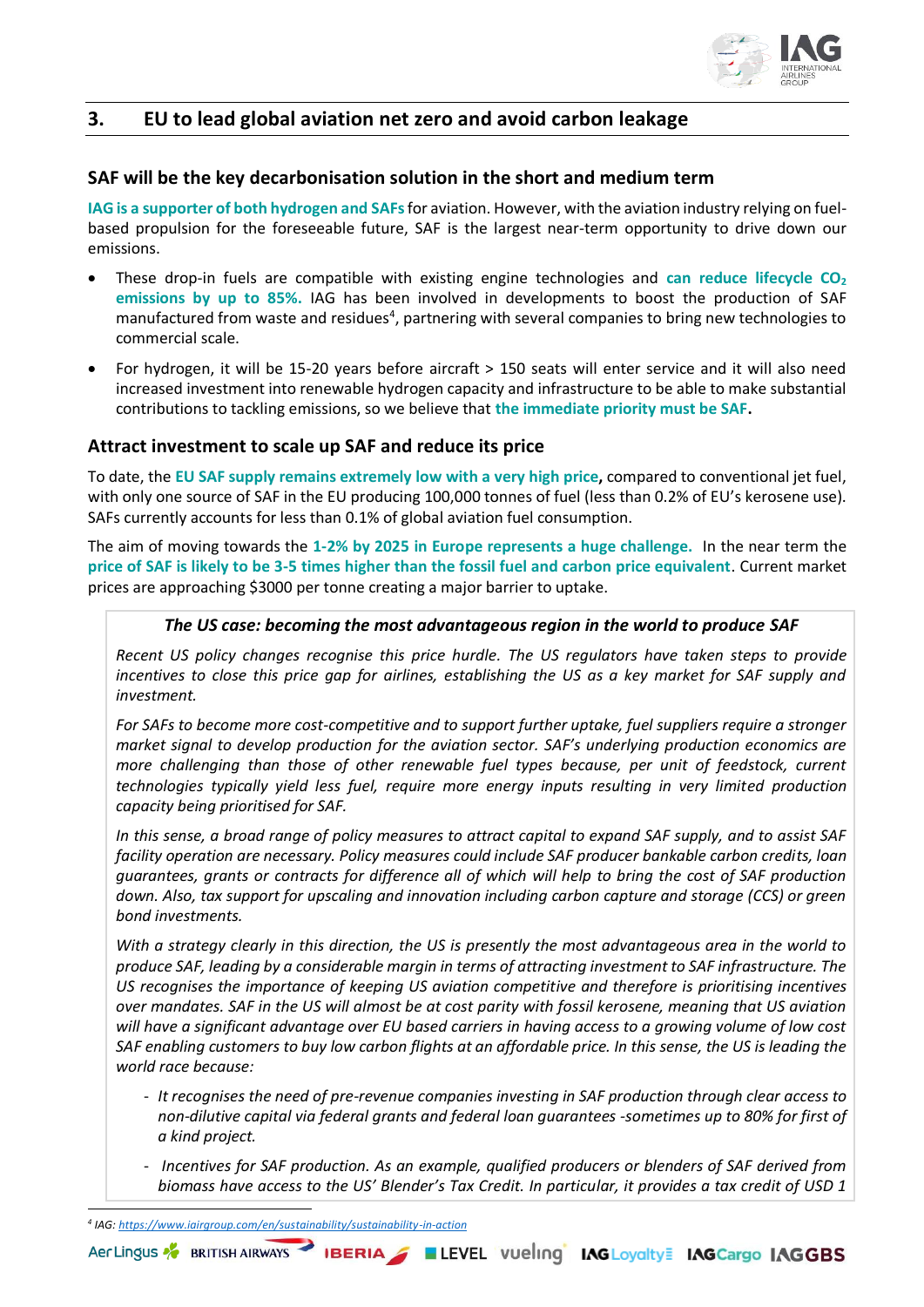

*per gallon (up to USD 300 per ton) of biofuels produced or blended in the US. This scheme has been vital for the production and scale up of SAF in the US.*

- *US Producers have stackable incentives: they can claim both state (Low Carbon Fuel Standard, LCFS) & national (Renewable Fuel Standard, RFS) production incentives.*
- *The US incorporates mechanisms to encourage significant advances in SAF production capacity expansion, further technology development or to drive efficiencies to provide sufficient supply to achieve decarbonization of the aviation sector. As an example, further federal subsidies are available, through simple payments, to encourage investment in (1) carbon capture and (2) SAF production.*

*The US continues to propose measures in this direction. For example, in May 2021, the White House introduced the Sustainable Aviation Fuel Act to incentivise the production of sustainable aviation fuel and create a new blender's tax credit for SAF<sup>5</sup> , linked to carbon reductions, as well as an investment.*

## **ReFuelEU – tackling Carbon Leakage and unintended consequences**

Some of the EU policies can potentially have a **severe impact on EU aviation and penalise connectivity through Europe,** while making flying via non-European hubs more attractive for the carriers resulting in carbon leakage, Two examples are fuel taxation and SAF blending mandates on global routes.

For network carriers, that deliver EU connectivity to the rest of the world efficiently with hub operations**, a regional blending mandate that affects global routes originating or connecting through Europe would cause unintended consequences** – damage to competitiveness of European airlines, carbon leakage, where passengers and emissions are displaced to non-European airlines, and for EU-international relations (as did full scope ETS). This would undermine the global CORSIA mechanism that we need to help strengthen. Adjustments to the EU policy proposals are needed to avoid these problems and support a level playing field with non-EU based competitors.

IAG has conducted independent economic analysis that shows distortion and carbon leakage for intercontinental flights, where passengers have an option to fly through hubs outside the EU such as Istanbul. This study has found that the level of the impact of traffic deviated out of the blending mandate, and that the 2% SAF blending mandate on international flights will cause a 2% reduction in traffic through the EU.

#### *IAG´s Independent Study*

*Based on a SAF premium of \$1500/tonne<sup>6</sup> above fossil jet fuel pricing, the table below illustrates the impact<sup>7</sup> . Note that carbon leakage is significant in such cases because the activity and associated emissions do not reduce significantly overall but are simply displaced from EU carriers to non-EU carriers as seen in the table below. Carbon emissions overall may even increase fuel costs, which will result in avoiding EU hubs, with flights of longer and less direct distances outside the EU.*

| <b>Level of mandate</b> | <b>EU</b> carrier - reduction in traffic | Non-EU carrier increase in traffic |
|-------------------------|------------------------------------------|------------------------------------|
| 2%                      | $-2.0\%$                                 | 1.80%                              |
| 5%                      | $-4.9%$                                  | 4.4%                               |
| 20%                     | $-19.6%$                                 | 17.6%                              |

*6 Note today's SAF pricing is trading higher at around \$2000/tonne premium over fossil jet fuel according to the Argus price reporting agency. 7 This model was based on flights from the USA to Asia which have the possibility to connect within or outside the EU.*





*<sup>5</sup> The bill contains elements such as: - \$175 million (€145 billion) in research funding to push the limits of existing SAF technology to try to lower SAF carbon emissions even more. - A new blenders tax credit for SAF (and SAF alone) between \$1.50 and \$2.00 per US gallon, depending on the fuel's greenhouse gas (GHG) reduction – a simple cash payment from the US IRS1 to the SAF blender. The increased value over the current \$1 blender's tax credit for all biofuels clearly shows the US recognises that cost of production for SAF is higher than that for renewable diesel. In addition, the significantly increased 10-year term of the SAF blenders tax credit (from 1 year for renewable diesel) illustrates US understanding that bankable policy is required to build SAF production capacity and, importantly, encourage second generation technology deployment and scale-up. - The expansion of the existing energy investment tax credit (ITC) to include SAF production facilities and related infrastructure. The credit would be: 30% through 2026, and phase down to 24% in 2027, 18% in 2028, and 12% from 2029-2035.*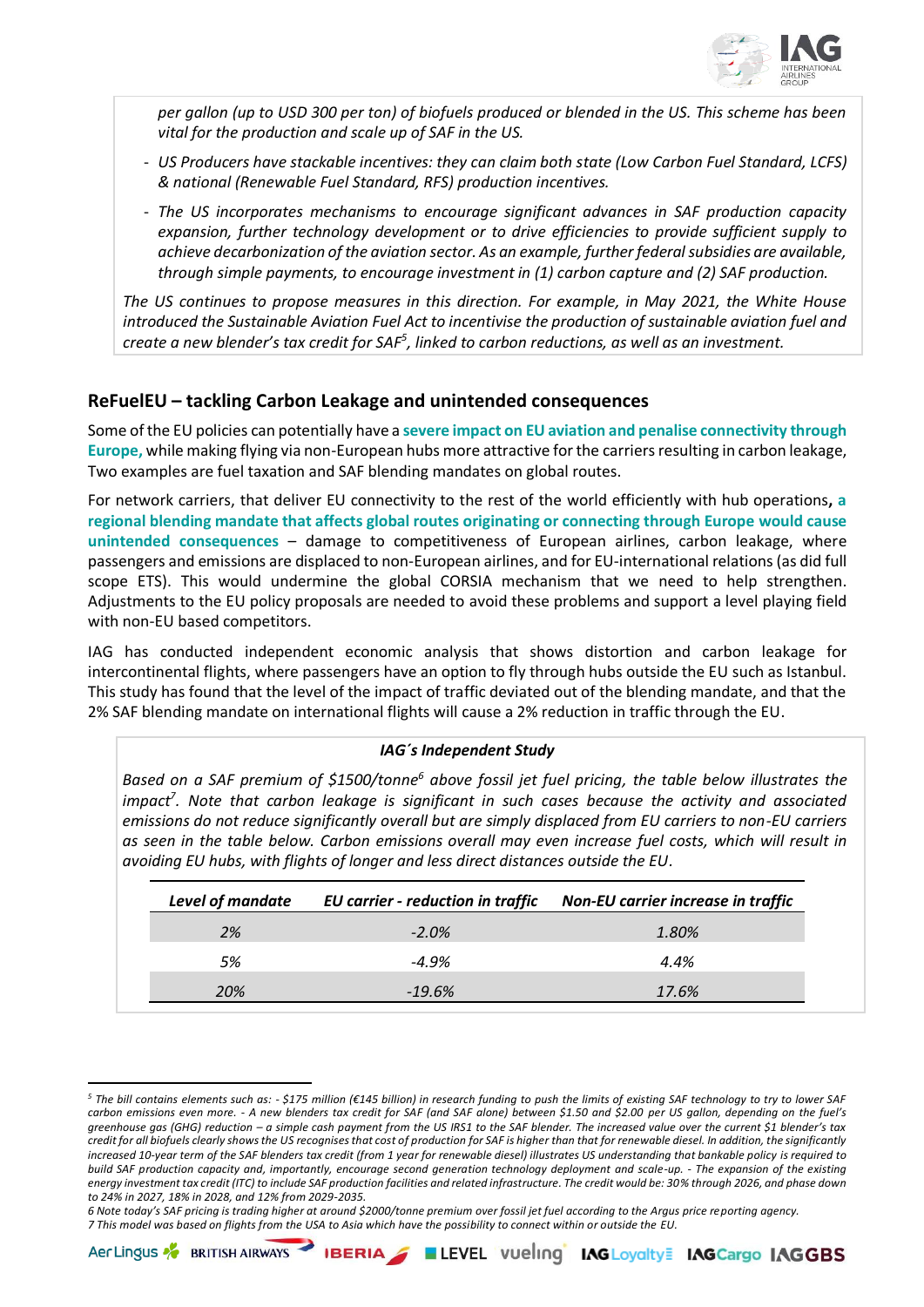

This will have a significant impact not only on EU connectivity with third countries, but also within the EU itself. Significant proportion of passengers on intra-EU flights connect through EU hubs onto long haul flights or onto the intercontinental flights, could now be reduced as a result of policies not properly targeted. This not only puts the connectivity in danger but can potentially decrease the economic and social benefits associated with aviation.

| <b>Challenge</b>                                                                                                   | <b>Possible Solution</b>                                                                                                                                                                                                                                                                                                                                                                                                                                                                                           |
|--------------------------------------------------------------------------------------------------------------------|--------------------------------------------------------------------------------------------------------------------------------------------------------------------------------------------------------------------------------------------------------------------------------------------------------------------------------------------------------------------------------------------------------------------------------------------------------------------------------------------------------------------|
| EU policy should prevent<br>the loss of competitive<br>position of EU airlines<br>while preserving its<br>ambition | IAG encourages EU institutions to focus on intra EEA flights for the<br>ReFuelEU Mandate and increasing the level of ambition to 10-15% in<br>2030 while promoting SAF mandates applying to intercontinental<br>travel through ICAO and urges the EU to work with other global<br>governments in driving global take-up of SAF with corresponding strong<br>sustainability standards. A full scope regional mandate is likely to cause<br>negative impacts in a sector still affected significantly by COVID and a |

# **Support long-term climate goal via United Nations Agency, ICAO**

In 2008, the aviation industry, through its global associations, pledged to halve net  $CO<sub>2</sub>$  emissions by 2050, but the science that led to the **2015 Paris agreement makes it clear we must go further**. As momentum for net zero  $CO<sub>2</sub>$  emissions builds across the aviation industry, we now need Governments of the world to unite in agreeing on a long-term net zero emissions goal for aviation.

As aviation is represented by governments globally through the UN agency ICAO, we are asking our industry associations and Governments to **support the long-term target taskforce at ICAO to agree on a meaningful commitment at the 2022 General Assembly** to carbon emissions reductions, in line with the 2015 Paris Agreement. Securing this will help drive the aviation industry's collective effort and create the context for coordinated global policy and support that will help ensure the industry can attract investment and innovation to decarbonise.

# **Smart global carbon pricing for aviation and ETS revision**

IAG has been a longstanding supporter of smart economic measures that achieve emissions reduction through carbon pricing. Harnessing the power of market forces to seek **cost-effective emissions reductions** and innovation is vital to ensure ambitious climate change targets are met whilst ensuring costs to our customers are no more than necessary. Measures should be applied equitably in air transport markets, including both direct and indirect flights, and at global level as far as possible. Careful attention should be given to **avoid competitive distortion and carbon leakage.** 

IAG has consistently advocated for **global carbon trading for aviation and supported its inclusion in the EU ETS for intra-EEA flights as a first step**. Global policy is critical for our industry, so despite the challenges of reaching an agreement, every effort must be made to build on CORSIA and achieve higher internationally agreed ambition. EU policy must be moulded so that it is complementary to global policy.

- CORSIA made aviation the first industry to adopt a global carbon pricing system for tackling its carbon emissions, and **the success of this scheme is crucial to global efforts aiming to decarbonise aviation**. We recognise the contribution made by the EU to achieve the significant milestone of global adoption of CORSIA, and we are committed to support its successful introduction.
- Just as the EU ETS began modestly and faced criticism**, CORSIA can be adjusted over time to drive robust but cost-effective decarbonisation of aviation at the global level**.

**International flights within Europe should meet their CORSIA obligations in the same way as all other CORSIA-obligated flights**. The EU ETS is not substitute for the provisions of the ICAO Resolution on CORSIA as is currently proposed in FF55, neither can intra-European flights be considered 'domestic'. Challenge & Possible solution text deletions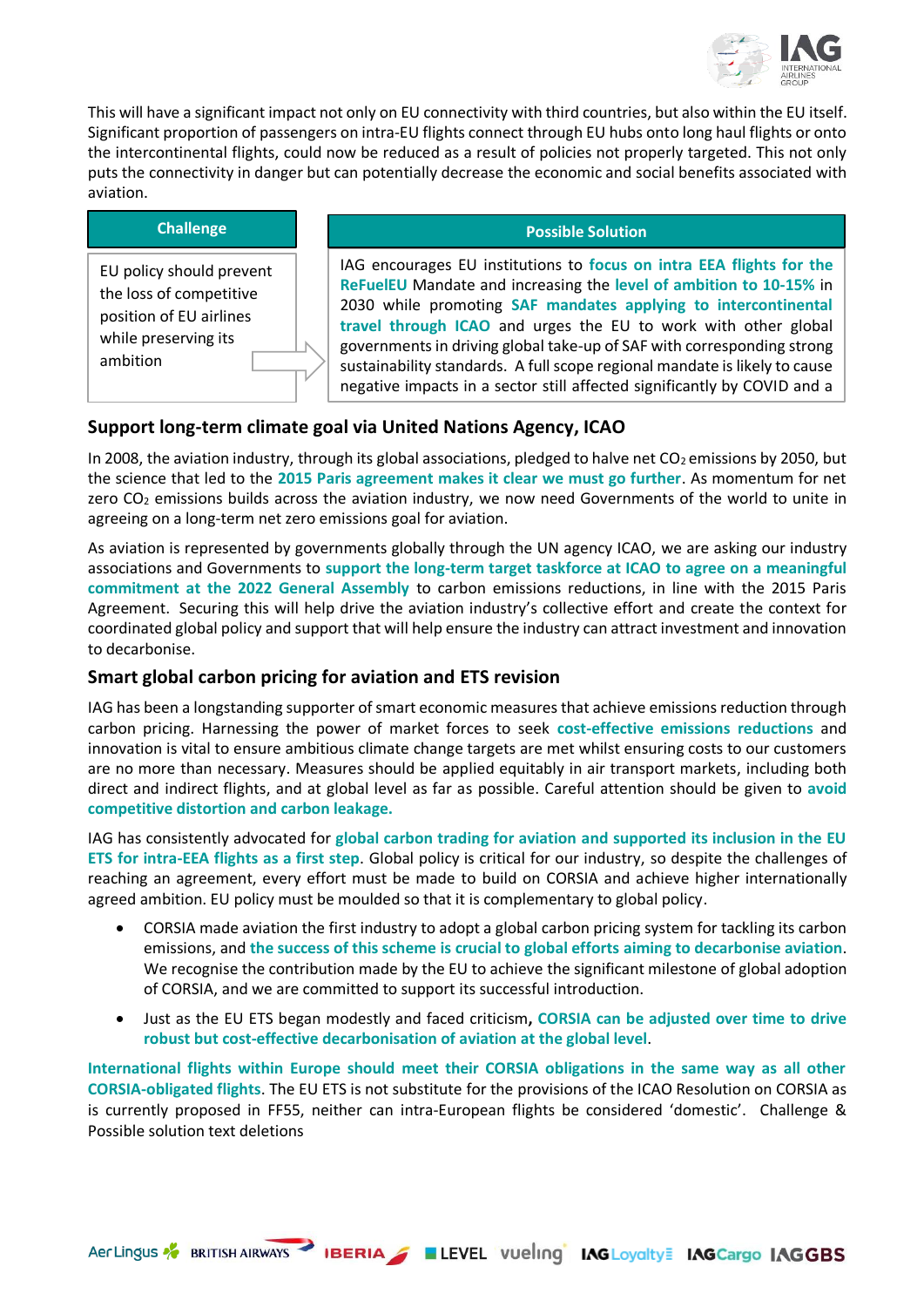

| <b>Challenge</b>          | <b>Possible solution</b>                                         |
|---------------------------|------------------------------------------------------------------|
| EU policy on aviation     | CORSIA-obligated flights within Europe must comply in the same   |
| emissions must ensure the | way as all other CORSIA-obligated international flights. Double  |
| provisions of CORSIA are  | regulation of the same CO2 emissions is undesirable and could be |
| fully implemented         | avoided granting free allowances to CORSIA obligated emissions.  |

#### **4. Further considerations on SAF**

There are certain elements of the proposal on ReFuelEU whose considerations would be welcome:

- SAF should be efficiently & sustainably deployed across the air transport system
	- $\circ$  The implementation of a Book & Claim (B&C) system for suppliers would eliminate the need to deliver SAF physically to each Union airport, enabling suppliers who do not have physical access to SAF, as well as suppliers at smaller airports, to meet the mandate in an efficient and effective manner. Therefore, IAG advocates to adjust some of the principles of the ReFuelEU Aviation proposal so that a **B&C system for SAF suppliers an integral part of the European solution**. It also ensures a level playing field for suppliers, airlines and airports in the EU while stimulating SAF production into the system. Also, a B&C system would eliminate the need for a transition period as suppliers will be provided with the flexibility to compensate their share of SAF at each airport with SAF credits.

Notably, **Such B&C systems already exist in EU** law across EU Member States, the most prominent one to issue Guarantees of Origin (GoO) for renewable power supplied to the common grid under the Renewable Energy Directive (RED). Experience with B&C systems for liquid fuels within the framework of the RED II (e.g. in the Netherlands and France) shows that a B&C system is an effective and efficient way to achieve, verify and administer climate change benefits.

- o **Tankering is a standard industry practice that should continue to be permitted** as it has an economic component as it avoids potential monopolistic behaviour by fuel suppliers. By allowing tankering this represents indirect competition as if prices are excessive in an airport, fuel suppliers know that fuel may be uplifted elsewhere. This form of indirect competition increases price competitiveness.
- **A number of fuel pathways need additional support to get to commercial scale, synthetic fuels being one of them**. Current supplies of e-fuel cost over \$10,000/t and with larger scale, cheaper renewable power this should reduce over time, but the view is that even in 2050, this will be the most expensive SAF on the market (ICF study). IAG is supportive of early intervention in the development of synthetic fuels. However, e-fuel and other advanced technologies not commercially mature and urgently need additional support beyond a simple mandate. This should be delivered through a combination of policy incentives as has been implemented in the US. In IAG´s views, there is a need for sub-targets, but these should be agreed once these technologies have been practically demonstrated at scale.
- **Strong links and alignment with ICAO, CORSIA and ETS should be maintained** in areas such as reductions of ETS emission factor for jet fuel or sustainability criteria of feedstock.
- IAG welcomes the **choice of a regulation** over a Directive, focusing on ensuring the integrity of the EU single market for aviation. An EU mandate should supplant national mandates and harmonise all relevant legislation.
- IAG suggests including a **closer monitoring of the SAF market**, especially in this very first stages where aspects such as price evolution and SAF availability are critical to the sector. In this sense, in our views, the monitoring should start by January 2026 and every three years thereafter.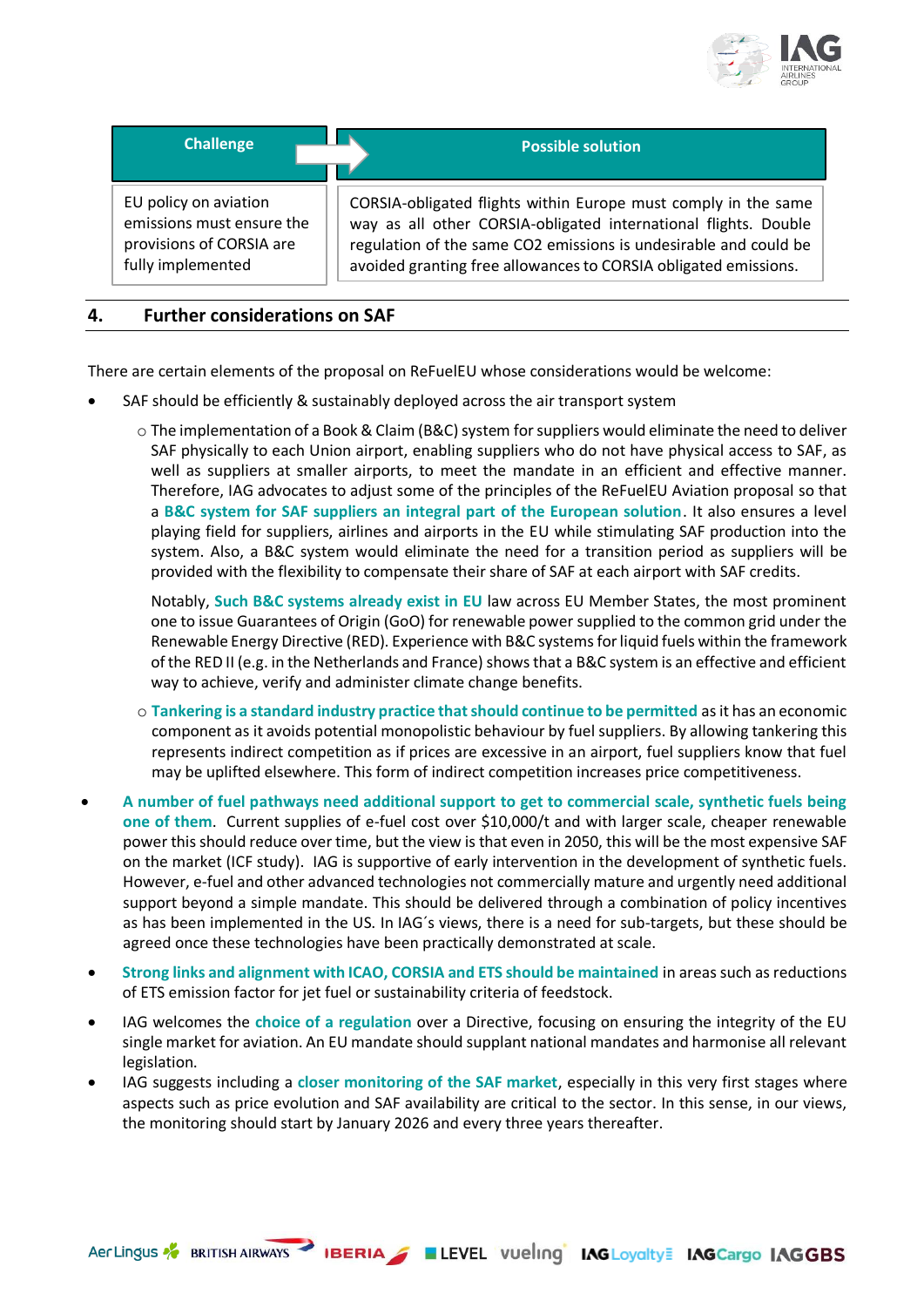

## **5. IAG a global leader in Sustainability**

IAG is an innovative, customer oriented, global business that is **pioneering sustainable air travel.** We are determined to play our full part in tackling climate change, supporting the long-term prosperity of the communities we serve, and drive wider change towards a more sustainable industry.

IAG was the **first airline group worldwide to commit, in October 2019, to achieve net zero carbon emissions by 2050** through its programme [Flight Path Net Zero.](https://www.iairgroup.com/~/media/Files/I/IAG/documents/flightpath-net-zero-EN-v3.pdf) IAG has driven and supported industry announcements joining us in meeting this goal: our partners in **one**[world](https://www.oneworld.com/news/2020-09-11-oneworld-member-airlines-commit-to-net-zero-carbon-emissions-by-2050#:~:text=one%20world%C2%AE%20member%20airlines%20have%20committed%20to%20net,behind%20a%20common%20target%20to%20achieve%20carbon%20neutrality.) in September 2020, the EU aviation industry in February 2021 with its [Destination 2050](https://www.destination2050.eu/press_release_launch/) commitment, and most recently in October 2021, the [IATA](https://www.iata.org/en/programs/environment/flynetzero/)  [\(International Air Transport Association\)](https://www.iata.org/en/programs/environment/flynetzero/) which represents 290 airlines worldwide.

Despite the current crisis, IAG has redoubled efforts<sup>8</sup> to reduce its carbon footprint, and earlier in 2021 became the **first airline group in Europe to commit to powering 10% of its flights with Sustainable Aviation Fuel (SAF)**  by 2030<sup>9</sup> and we welcome that others are following IAG's initiative on SAF, like the [World Economic Forum](https://www.weforum.org/press/2021/09/clean-skies-for-tomorrow-leaders-commit-to-10-sustainable-aviation-fuel-by-2030/) in September 2021 or **one**[world](https://www.oneworld.com/news/2021-10-04-oneworld-aspires-to-reach-10percent-sustainable-aviation-fuel-target-by-2030) in October 2021.IAG is also investing €360 million in sustainable aviation fuel in the next 20 years. IAG was an aviation pioneer in signing the [United Nations Climate Ambition Alliance](https://climateinitiativesplatform.org/index.php/Climate_Ambition_Alliance:_Net_Zero_2050) and **one of the ten global companies recognised by the UN in 2020 for their ambitious carbon targets**.

Also ramping up OpCo action **AG** Committed 22 Apr 2021 Committed 10 Oct 2019 Hangar51 pitch day with **IAG**  $1<sup>st</sup>$ IAG first European airline 12 sustainability start-ups Roadmap 8 Nov 2019 Committed 4 Feb 2020  $\sqrt{1}$ **BA Better World** Roadmap 4 Feb 2020 campaign, COP26 flights ECONOMIC Committed 22 Sep 2021 powered with SAF Committed 11 Sep 2020 1st Roadmap 31 Aug 2021 Iberia agreement with Repsol to promote Committed 4 Oct 2021 Committed 11 Feb 2021 sustainable mobility Roadmap 11 Feb 2021 Aer Lingus achieves (FnyA Stage 1 accreditation Committed 4 Oct 2021 Committed on 19 Oct 2021 Vueling working with ENAIRE Roadmap 4 Oct 2021 on airspace efficiency

IAG continues to lead global aviation towards net zero

The group is **redoubling its efforts** to reduce its carbon footprint, as mentioned in the Overview part of this report and included in the above graph.

Our work tackling climate change also continues to be recognised as industry-leading. In 2021, for the second year running, IAG was the only European airline to receive a Leadership grade (A-) in the Carbon Disclosure Project (CDP) rankings of corporate climate action. The grade from CDP places IAG in the top 7% of global respondents and is the third leadership grade in five years, more than any other airline worldwide. IAG also received the joint-highest score of any airline from the Transition Pathway Initiative (17 of 18 criteria met), which assesses companies' readiness to transition to a low carbon economy.

In addition, IAG is fully committed to reducing waste and single-use plastics. Initiatives include reducing and recycling plastic, glass, metal cans, paper and onboard food waste. For example, Iberia's LIFE+ zero cabin waste project involved taking out tonnes of plastic wrappers, bags, and straws and over 1 million cans and reduced waste per passenger by 12% between 2016-19. In 2019, initiatives across the Group removed 160 tonnes of single use plastic waste.

In 2021, IAG set new and comprehensive waste reduction targets. The "5 through 2025" waste strategy covers the five core areas of single-use plastic (SUP), onboard, office, cargo, and maintenance waste, and includes

*<sup>8</sup> See in Annex I full detail of IAG initiatives.*